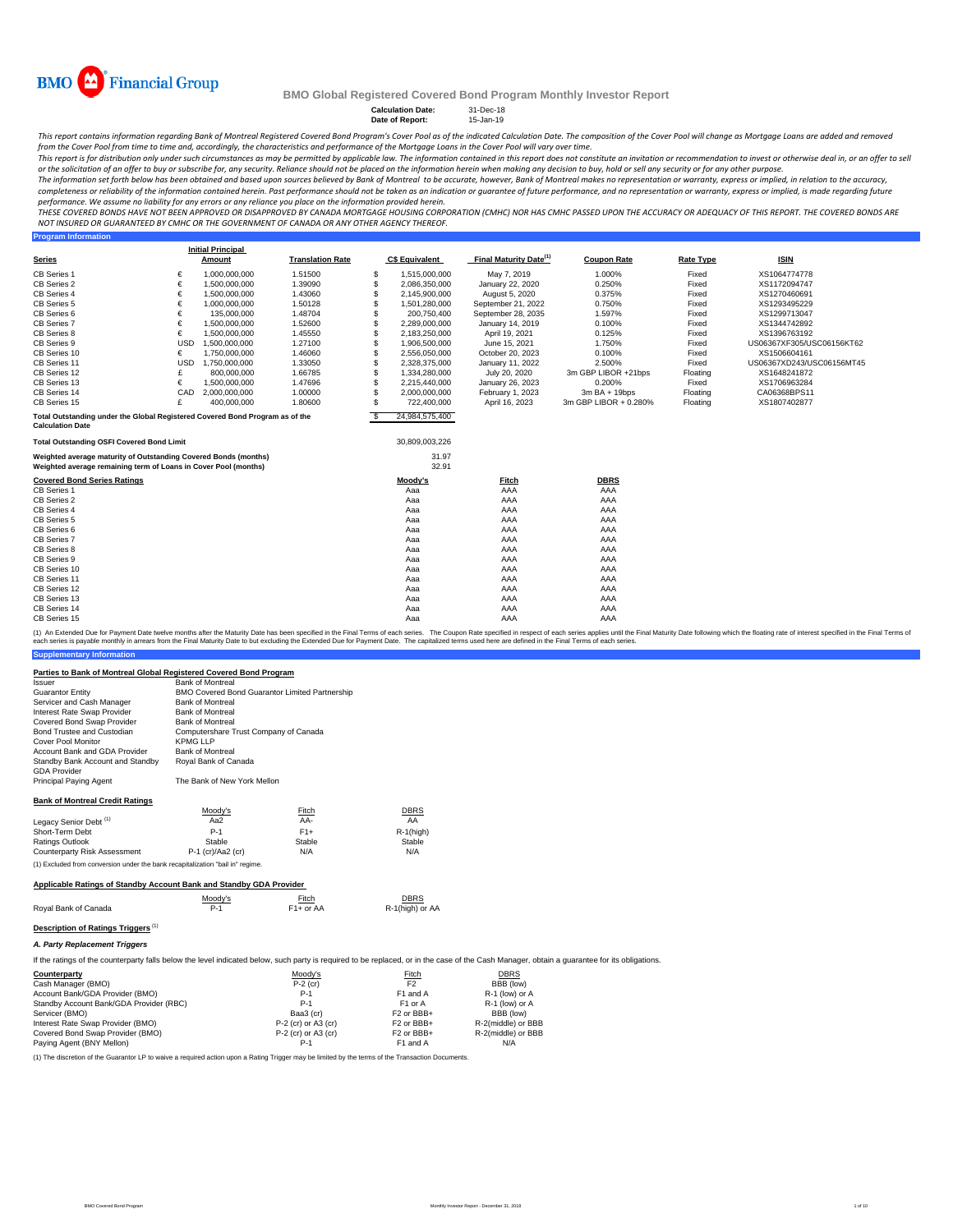

|                                                                                                                                                                                                                                                                                                                       |         | <b>Calculation Date:</b><br>Date of Report: | 31-Dec-18<br>$15 - Jan - 19$ |
|-----------------------------------------------------------------------------------------------------------------------------------------------------------------------------------------------------------------------------------------------------------------------------------------------------------------------|---------|---------------------------------------------|------------------------------|
| <b>B. Summary of Specific Rating Trigger Actions</b>                                                                                                                                                                                                                                                                  |         |                                             |                              |
| I) The following actions are required if the Cash Manager (BMO) undergoes a downgrade below the stipulated rating:                                                                                                                                                                                                    |         |                                             |                              |
|                                                                                                                                                                                                                                                                                                                       | Moodv's | Fitch                                       | <b>DBRS</b>                  |
| a) The Servicer will be required to direct amounts received directly<br>into the GDA Account (or Standby GDA Account if applicable)<br>within 2 Canadian business days and the Cash Manager shall<br>immediately remit any funds held at such time for or on behalf of<br>the Guarantor directly into the GDA Account | $P-1$   | F <sub>1</sub> or A                         | R-1(low) or BBB              |
| II) The following actions are required if the Servicer (BMO) undergoes a downgrade below the stipulated rating:                                                                                                                                                                                                       |         |                                             |                              |
| a) The Servicer will be required to direct amounts received to the                                                                                                                                                                                                                                                    | Moodv's | Fitch                                       | <b>DBRS</b>                  |

III) The Swap Provider is required to transfer credit support or transfer all of its rights and obligations to a replacement third party, or to obtain a<br>guarantee of its rights and obligations from a third party, if the Sw

|                                | $Moodv's^{(3)}$       | Fitch               | <b>DBRS</b>    |
|--------------------------------|-----------------------|---------------------|----------------|
| a) Interest Rate Swap Provider | $P-1$ (cr) or A2 (cr) | F <sub>1</sub> or A | R-1 (low) or A |
| b) Covered Bond Swap Provider  | $P-1$ (cr) or A2 (cr) | F <sub>1</sub> or A | R-1 (low) or A |

IV) The following actions are required if the Issuer (BMO) undergoes a downgrade below the stipulated rating:

| a) Mandatory repayment of the Demand Loan                                                                                                                                                                                   | Moody's<br>N/A | Fitch<br>F <sub>2</sub> or BB <sub>B+</sub> | <b>DBRS</b><br>N/A |
|-----------------------------------------------------------------------------------------------------------------------------------------------------------------------------------------------------------------------------|----------------|---------------------------------------------|--------------------|
| b) Cashflows will be exchanged under the Covered Bond Swap<br>Agreement (to the extent not already taking place)                                                                                                            | Baa1           | BBB+                                        | BBB (high)         |
| c) Transfer of title to Loans to Guarantor <sup>(4)</sup>                                                                                                                                                                   | A <sub>3</sub> | BBB-                                        | BBB (low)          |
| <b>Events of Defaults &amp; Test Compliance</b><br>Asset Coverage Test (C\$ Equivalent of Outstanding<br>Covered Bond < Adjusted Aggregate Asset Amount)<br><b>Issuer Event of Default</b><br>Guarantor LP Event of Default |                | Pass<br>No<br>No                            |                    |

(3) If no short term rating exists, then A1

Cash Manager, **or GDA as applicable**

(4) The transfer of registered tilte to the Loans to the Guarantor may be deferred if (A) satistadoy assurances are provided to the Guarantor and the Bond Trustee by the Odifice of the System Trustee in the performance of

P-1(cr) F1 or A BBB(low)

## **Pre-Maturity Test** *(Applicable to Hard Bullet Covered Bonds)*

| <u>IADDIICADIG tO HAIU DUIIGL COVGIGU DOITUST</u> |         |                    |                                           |
|---------------------------------------------------|---------|--------------------|-------------------------------------------|
| <b>Pre-Maturity Required Ratings</b>              | Moodv's | Fitch<br><b>FA</b> | DBRS <sup>(1</sup><br>A (high) or A (low) |

Following a breach of the Pre-Maturity test in respect of a Series of Hard Bullet Covered Bonds, and unless the Pre-Maturity Liquidity Ledger is otherwise funded from the other sources, the Partnership<br>shall offer to sell

(1) In the case of DBRS, if Final Maturity Date is within six months of the Pre-Maturity Test Date, then A(high), otherwise A(low).

| <b>Reserve Fund</b>                                                           |            |                     |                       |
|-------------------------------------------------------------------------------|------------|---------------------|-----------------------|
|                                                                               | Moody's    | <b>Fitch</b>        | <b>DBRS</b>           |
| <b>Reserve Fund Required Amount Ratings</b>                                   | $P-1$ (cr) | F <sub>1</sub> or A | R-1 (Low) and A (low) |
| Are the ratings of the Issuer below the Reserve Fund Required Amount Ratings? |            | No                  |                       |

If the ratings of the Issuer fall below the Reserve Fund Required Amount Ratings, then the Guarantor shall credit or cause to be credited to the Reserve Fund funds up to an amount equal to the Reserve<br>Fund Required Amount.

Reserve Fund Required Amount: Nil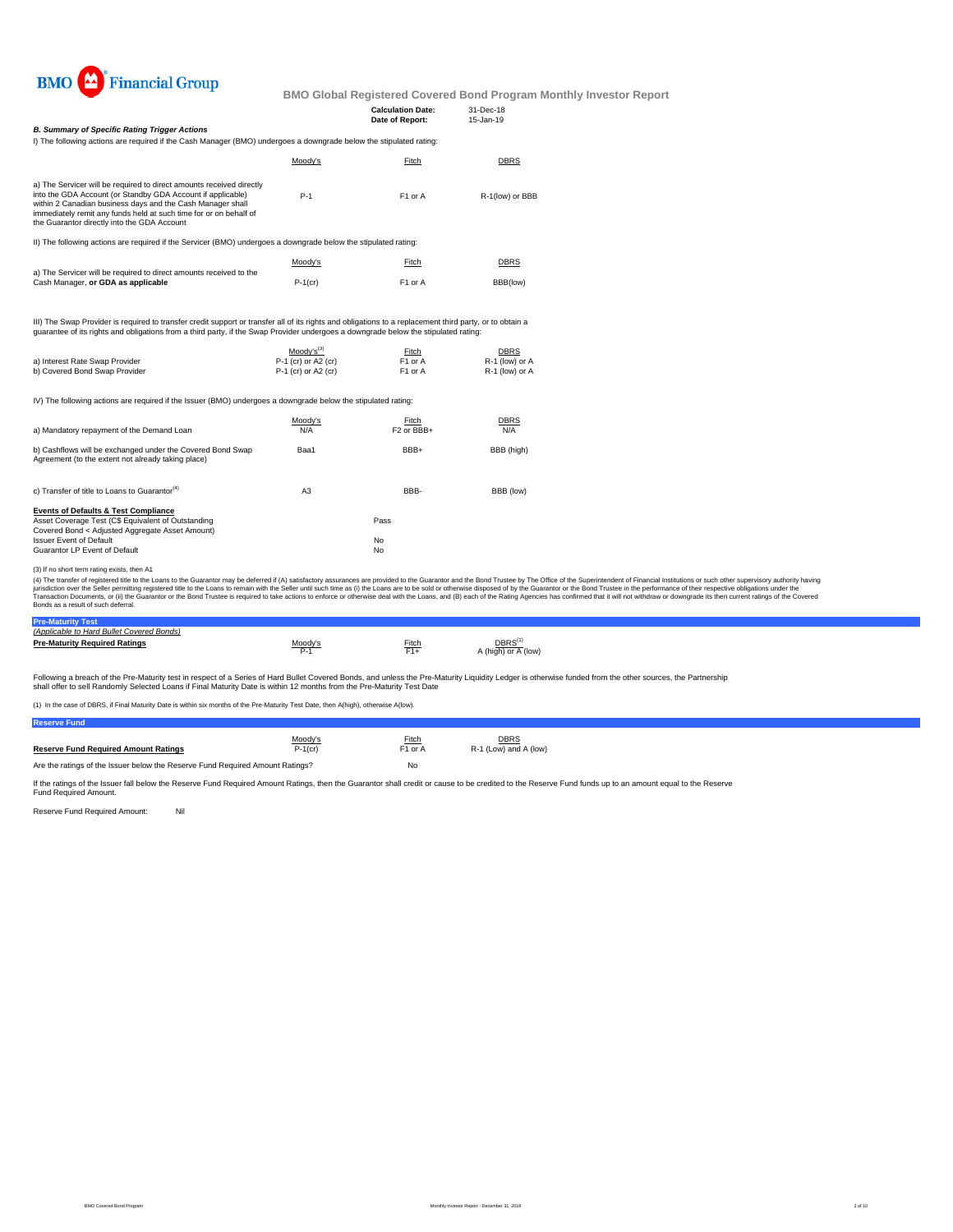

|                                                                                                                                                                                                                              | <b>Calculation Date:</b><br>Date of Report: | 31-Dec-18<br>15-Jan-19                          |                |                |  |  |
|------------------------------------------------------------------------------------------------------------------------------------------------------------------------------------------------------------------------------|---------------------------------------------|-------------------------------------------------|----------------|----------------|--|--|
| <b>Asset Coverage Test</b>                                                                                                                                                                                                   |                                             |                                                 |                |                |  |  |
| C\$ Equivalent of Outstanding Covered Bonds                                                                                                                                                                                  | 24,984,575,400                              |                                                 |                |                |  |  |
| $A^{(1)}$ = Lesser of (i) Sum of LTV adjusted outstanding principal balance and (ii) Sum of<br>Asset percentage adjusted outstanding principal balance                                                                       | 29,858,756,057                              |                                                 | A (i)          | 31,934,498,457 |  |  |
| B = Principal receipts not applied                                                                                                                                                                                           |                                             |                                                 | A (ii)         | 29,858,756,057 |  |  |
| $C =$ Cash capital contributions<br>$D =$ Substitution assets<br>$E =$ (i) Reserve fund balance<br>(ii) Pre - Maturity liquidity ledger balance<br>$F =$ Negative carry factor calculation<br>Total: $A + B + C + D + E - F$ | $\sim$<br>$\sim$<br>29,858,756,057          | Asset Percentage<br>Maximum Asset<br>Percentage | 93.5%<br>95.0% |                |  |  |
| <b>Asset Coverage Test Pass/Fail</b>                                                                                                                                                                                         | Pass                                        |                                                 |                |                |  |  |
| <b>Regulatory OC Minimum</b>                                                                                                                                                                                                 | 103%                                        |                                                 |                |                |  |  |
| Level of Overcollateralization <sup>(2)</sup>                                                                                                                                                                                | 107%                                        |                                                 |                |                |  |  |

(1) Market Value as determined by adjusting, not less than quarterly, the Original Market Value utilizing the Indexation Methodology (see Appendix for details) for subsequent price developments.

(2) Per Section 4.3.8 of the CMHC Guide, (A) the lesser of (i) the total amount of cover pool collateral and (ii) the amount of cover pool collateral required to collateralize the covered bonds outstanding and ensure the A

| <b>Valuation Calculation</b>                                                                                                                                                                                                   |                |        |                |  |
|--------------------------------------------------------------------------------------------------------------------------------------------------------------------------------------------------------------------------------|----------------|--------|----------------|--|
| <b>Trading Value of Covered Bonds</b>                                                                                                                                                                                          | 24.942.231.103 |        |                |  |
| $A =$ Lesser of i) Present value of outstanding loan balance of Performing Eligible Loans <sup>(1)</sup><br>and ii) 80% of Market Value <sup>(2)</sup> of properties securing Performing Eligible Loans, net of<br>adjustments | 31.628.542.121 | A (i)  | 31,628,542,121 |  |
| $B =$ Principal receipts up to calculation date not otherwise applied                                                                                                                                                          |                | A (ii) | 57.823.278.064 |  |
| $C = Cash$ capital contributions                                                                                                                                                                                               |                |        |                |  |
| D = Trading Value of any Substitute Assets                                                                                                                                                                                     |                |        |                |  |
| $E =$ (i) Reserve Fund Balance, if applicable                                                                                                                                                                                  | . .            |        |                |  |
| (ii) Pre - Maturity liquidity ledger balance                                                                                                                                                                                   |                |        |                |  |
| F = Trading Value of Swap Collateral                                                                                                                                                                                           | . .            |        |                |  |
| Total: $A + B + C + D + E + F$                                                                                                                                                                                                 | 31.628.542.121 |        |                |  |

(1) Present value of expected future cash flows of Loans using current market interest rates offered to BMO clients. The effective weighted average rate used for discounting is 3.51%.<br>(2) Market Value as determined by adju

| <b>Intercompany Loan Balance</b>                        |                                |                                                        |
|---------------------------------------------------------|--------------------------------|--------------------------------------------------------|
| Guarantee Loan<br>Demand Loan<br>Total                  |                                | 26,768,084,501<br>S<br>5,137,415,444<br>31,905,499,945 |
| <b>Cover Pool Losses</b>                                |                                |                                                        |
| Period end                                              | <b>Write Off Amounts</b>       | <b>Loss Percentage (Annualized)</b>                    |
| December 31, 2018                                       | \$115,394                      | $0.00\%$                                               |
| <b>Cover Pool Flow of Funds</b>                         |                                |                                                        |
|                                                         | <b>Current Month</b>           | Previous Month                                         |
| <b>Cash Inflows</b>                                     |                                |                                                        |
| Principal receipts                                      | 430,788,509                    | 417,771,246                                            |
| Proceeds for sale of Loans                              |                                |                                                        |
| <b>Revenue Receipts</b>                                 | 82,176,563                     | 63,440,822                                             |
| Swap Receipts                                           | 8,795,869                      | 6,855,730                                              |
| Cash Capital Contribution                               |                                |                                                        |
| Advances of Intercompany Loans                          |                                | 2,117,000,000                                          |
| Guarantee Fee                                           |                                | ٠                                                      |
| <b>Cash Outflows</b>                                    |                                |                                                        |
| Swap Payment                                            |                                |                                                        |
| Intercompany Loan interest                              | (52, 833, 193)                 | (49,079,005)                                           |
| Intercompany Loan principal                             | $(430,788,509)$ <sup>(1)</sup> | (417, 771, 246)                                        |
| Intercompany Loan repayment                             |                                |                                                        |
| Mortgage Top-up Settlement<br>Misc Partnership Expenses | (107)                          | (2, 116, 457, 428)<br>(49)                             |
| Profit Distribution to Partners                         |                                |                                                        |
| Net inflows/(outflows)                                  | 38,139,133                     | 21,760,071                                             |
|                                                         |                                |                                                        |

## (1) Includes cash settlement of \$ 430,788,509.00 to occur on January 17, 2019.

| <b>Cover Pool - Summary Statistics</b>       |                         |               |
|----------------------------------------------|-------------------------|---------------|
| Asset Type                                   | Mortgages               |               |
| Previous Month Ending Balance                | \$<br>32,387,423,978    |               |
| Aggregate Outstanding Balance                | \$<br>31.990.205.655    |               |
| Number of Loans                              | 120.064                 |               |
| Average Loan Size                            | \$<br>266,443           |               |
| Number of Primary Borrowers                  | 118,503                 |               |
| Number of Properties                         | 120.064                 |               |
|                                              | Original <sup>(1)</sup> | Indexed $(2)$ |
| Weighted Average Current Loan to Value (LTV) | 61.91%                  | 52.93%        |
| Weighted Average Authorized LTV              | 69.48%                  | 58.72%        |
| Weighted Average Original LTV                | 69.48%                  |               |
| Weighted Average Seasoning                   | 21.03 (Months)          |               |
| Weighted Average Coupon                      | 2.92%                   |               |
| Weighted Average Original Term               | 53.94 (Months)          |               |
| Weighted Average Remaining Term              | 32.91 (Months)          |               |
| <b>Substitution Assets</b>                   | Nil                     |               |

(1) Value as most recently determined or assessed in accordance with the underwriting policies (whether upon origination or renewal of the Eligible Loan or subsequently thereto).

Value as incorrection documents of documents in the children as the children of the United States of the Indexation Methodology (see Appendix for details) for subsequent price developments.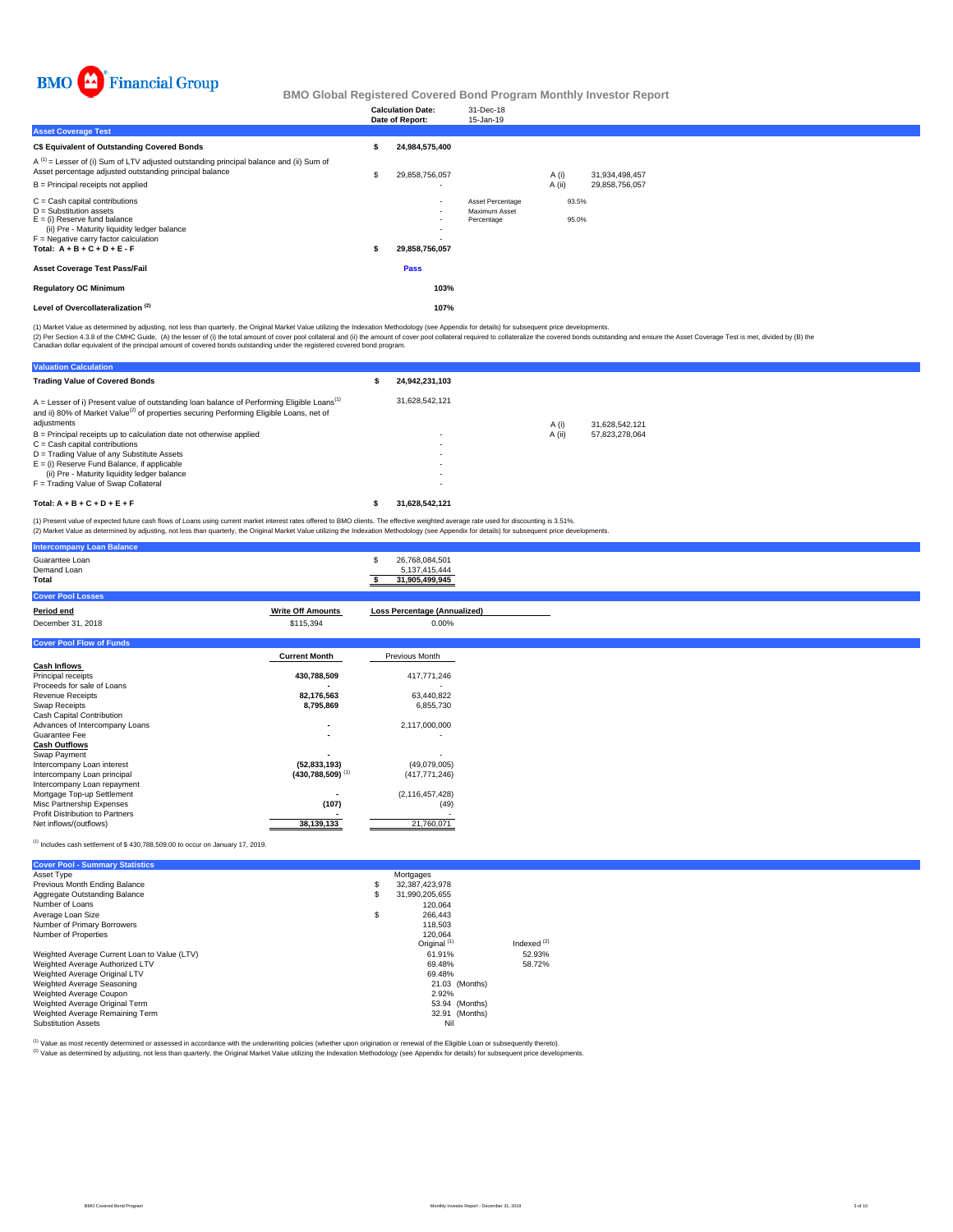

### **Calculation Date:** 31-Dec-18 **BMO Global Registered Covered Bond Program Monthly Investor Report**

|                                              | Date of Report:        | 15-Jan-19  |   |                          |            |
|----------------------------------------------|------------------------|------------|---|--------------------------|------------|
| <b>Cover Pool - Delinquency Distribution</b> |                        |            |   |                          |            |
| <b>Aging Summary</b>                         | <b>Number of Loans</b> | Percentage |   | <b>Principal Balance</b> | Percentage |
| Current and less than 30 days past due       | 119,346                | 99.40      | Ф | 31.823.079.923           | 99.48      |
| 30 - 59 days past due                        | 327                    | 0.27       | л | 79.624.430               | 0.25       |
| 60 - 89 days past due                        | 121                    | 0.10       | æ | 31.794.104               | 0.10       |
| 90 or more days past due                     | 270                    | 0.22       |   | 55.707.198               | 0.17       |
| <b>Grand Total</b>                           | 120.064                | 100.00     |   | 31.990.205.655           | 100.00     |
|                                              |                        |            |   |                          |            |
| <b>Cover Pool - Provincial Distribution</b>  |                        |            |   |                          |            |

| Province                        | <b>Number of Loans</b> | Percentage |   | <b>Principal Balance</b> | Percentage |
|---------------------------------|------------------------|------------|---|--------------------------|------------|
| Alberta                         | 14,307                 | 11.92      |   | 3.570.735.790            | 11.16      |
| <b>British Columbia</b>         | 17.835                 | 14.85      |   | 6.206.682.190            | 19.40      |
| Manitoba                        | 1,677                  | 1.40       |   | 300.503.155              | 0.94       |
| <b>New Brunswick</b>            | 1.951                  | 1.62       |   | 249.793.335              | 0.78       |
| Newfoundland                    | 3,278                  | 2.73       |   | 528.979.535              | 1.65       |
| Northwest Territories & Nunavut | 102                    | 0.08       |   | 20.671.973               | 0.06       |
| Nova Scotia                     | 3,584                  | 2.99       | ъ | 610.203.588              | 1.91       |
| Ontario                         | 54.717                 | 45.57      |   | 16.090.849.498           | 50.30      |
| Prince Edward Island            | 591                    | 0.49       |   | 85.493.002               | 0.27       |
| Quebec                          | 19,589                 | 16.32      |   | 3.842.825.109            | 12.01      |
| Saskatchewan                    | 2.334                  | 1.94       |   | 464.003.276              | 1.45       |
| <b>Yukon Territories</b>        | 99                     | 0.08       |   | 19,465,204               | 0.06       |
| <b>Grand Total</b>              | 120.064                | 100.00     |   | 31.990.205.655           | 100.00     |

| <b>Cover Pool - Credit Score Distribution</b> |                        |            |                          |            |
|-----------------------------------------------|------------------------|------------|--------------------------|------------|
| <b>Credit Score</b>                           | <b>Number of Loans</b> | Percentage | <b>Principal Balance</b> | Percentage |
| Score Unavailable                             | 1,417                  | 1.18       | 284.667.619              | 0.89       |
| Less than 600                                 | 1,935                  | 1.61       | 432.419.676              | 1.35       |
| $600 - 650$                                   | 3.827                  | 3.19       | 966.719.521              | 3.02       |
| 651 - 700                                     | 9.328                  | 7.77       | 2.532.744.025            | 7.92       |
| 701 - 750                                     | 17.163                 | 14.29      | 4.865.546.782            | 15.21      |
| 751 - 800                                     | 21.893                 | 18.23      | 6.262.775.102            | 19.58      |
| 801 and Above                                 | 64,501                 | 53.72      | 16.645.332.931           | 52.03      |
| <b>Grand Total</b>                            | 120.064                | 100.00     | 31.990.205.655           | 100.00     |

| <b>Cover Pool - Rate Type Distribution</b>                                                                                                           |                                                       |                                        |                                                                               |                                        |  |
|------------------------------------------------------------------------------------------------------------------------------------------------------|-------------------------------------------------------|----------------------------------------|-------------------------------------------------------------------------------|----------------------------------------|--|
| <b>Rate Type</b><br>Fixed<br>Variable<br><b>Grand Total</b>                                                                                          | <b>Number of Loans</b><br>93.866<br>26,198<br>120.064 | Percentage<br>78.18<br>21.82<br>100.00 | <b>Principal Balance</b><br>23,991,743,223<br>7.998.462.432<br>31,990,205,655 | Percentage<br>75.00<br>25.00<br>100.00 |  |
| <b>Cover Pool - Mortgage Asset Type Distribution</b><br><b>Mortgage Asset Type</b><br><b>Conventional Amortizing Mortgages</b><br><b>Grand Total</b> | <b>Number of Loans</b><br>120.064<br>120.064          | Percentage<br>100.00<br>100.00         | <b>Principal Balance</b><br>31.990.205.655<br>31,990,205,655                  | Percentage<br>100.00<br>100.00         |  |
| <b>Cover Pool - Occupancy Type Distribution</b>                                                                                                      |                                                       |                                        |                                                                               |                                        |  |

| <b>Occupancy Type</b> | <b>Number of Loans</b> | Percentage | <b>Principal Balance</b> | Percentage |
|-----------------------|------------------------|------------|--------------------------|------------|
| Owner Occupied        | 93.236                 | 77.66      | 26.043.826.474           | 81.41      |
| Non-Owner Occupied    | 26,828                 | 22.34      | 5.946.379.181            | 18.59      |
| <b>Grand Total</b>    | 120.064                | 100.00     | 31.990.205.655           | 100.00     |
|                       |                        |            |                          |            |

| <b>Cover Pool - Mortgage Rate Distribution</b> |                        |            |     |                          |            |
|------------------------------------------------|------------------------|------------|-----|--------------------------|------------|
| Mortgage Rate (%)                              | <b>Number of Loans</b> | Percentage |     | <b>Principal Balance</b> | Percentage |
| Less than 1.00                                 | 6                      | 0.00       |     | 1.069.370                | 0.00       |
| $1.00 - 3.99$                                  | 118,222                | 98.47      | £.  | 31.635.105.595           | 98.89      |
| $4.00 - 4.49$                                  | 249                    | 0.21       | ä.  | 51,526,236               | 0.16       |
| $4.50 - 4.99$                                  | 531                    | 0.44       | \$. | 103.885.979              | 0.32       |
| $5.00 - 5.49$                                  | 783                    | 0.65       | \$  | 154.586.872              | 0.48       |
| $5.50 - 5.99$                                  | $\overline{2}$         | 0.00       | S   | 310.942                  | 0.00       |
| $6.00 - 6.49$                                  | ۰                      | . .        |     | $\sim$                   |            |
| $6.50 - 6.99$                                  | 5                      | 0.00       |     | 452,973                  | 0.00       |
| $7.00 - 7.49$                                  | 266                    | 0.22       |     | 43.267.689               | 0.14       |
| $7.50 - 7.99$                                  |                        |            |     | $\sim$                   |            |
| 8.00 and Above                                 |                        |            |     |                          |            |
| <b>Grand Total</b>                             | 120,064                | 100.00     |     | 31,990,205,655           | 100.00     |
|                                                |                        |            |     |                          |            |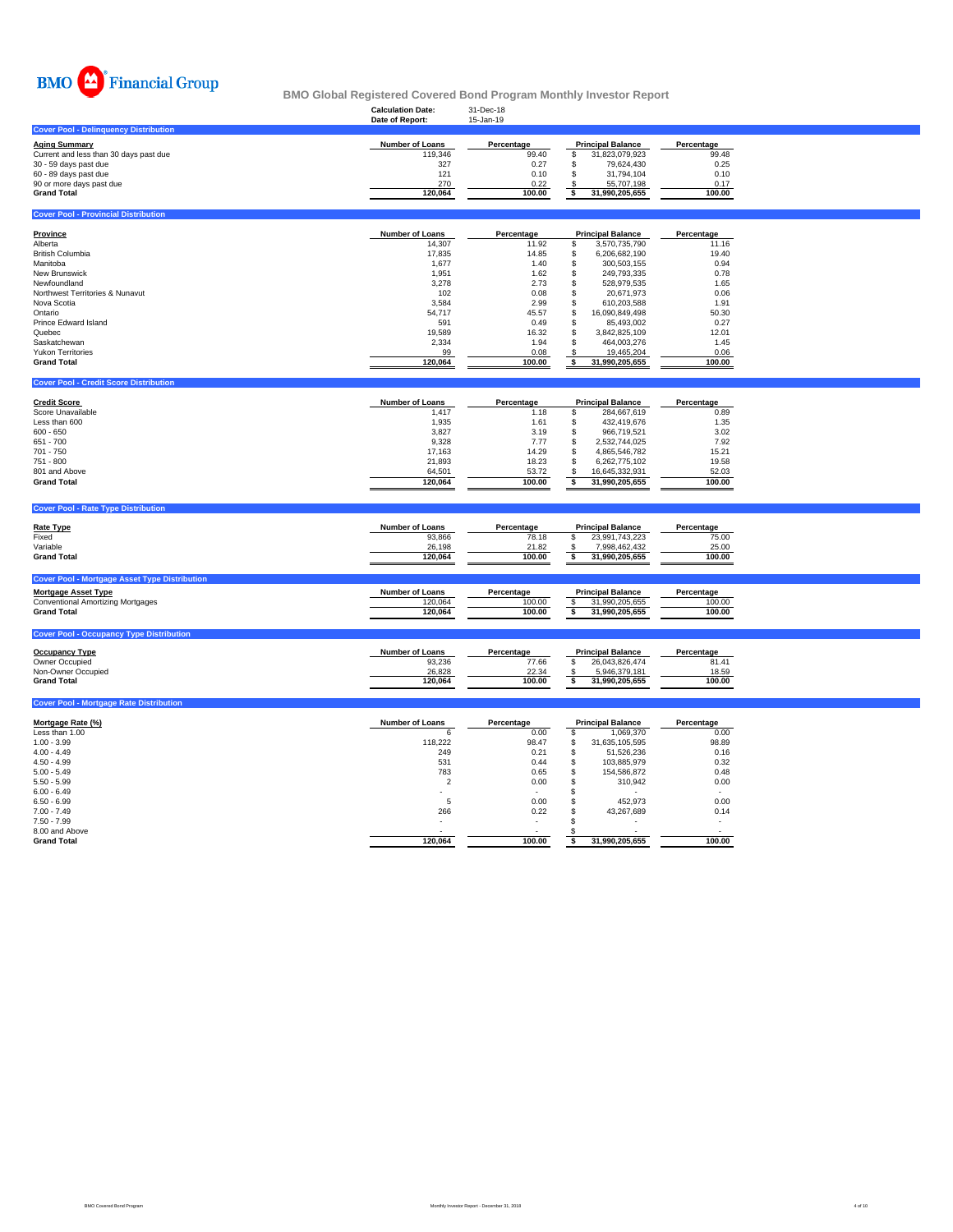

### **Calculation Date:** 31-Dec-18 **BMO Global Registered Covered Bond Program Monthly Investor Report**

|                                           | Date of Report:        | 15-Jan-19  |                          |            |
|-------------------------------------------|------------------------|------------|--------------------------|------------|
| Cover Pool - Indexed LTV Distribution (1) |                        |            |                          |            |
| Indexed LTV (%)                           | <b>Number of Loans</b> | Percentage | <b>Principal Balance</b> | Percentage |
| 20.00 and Below                           | 12,616                 | 10.51      | 1,106,028,086            | 3.46       |
| $20.01 - 25.00$                           | 4,805                  | 4.00       | 814.781.356              | 2.55       |
| 25.01 - 30.00                             | 5,781                  | 4.81       | 1.252.189.854            | 3.91       |
| $30.01 - 35.00$                           | 7.653                  | 6.37       | 2.022.013.859            | 6.32       |
| $35.01 - 40.00$                           | 9,170                  | 7.64       | 2,441,107,268            | 7.63       |
| $40.01 - 45.00$                           | 10.712                 | 8.92       | 2,836,215,663            | 8.87       |
| 45.01 - 50.00                             | 10.715                 | 8.92       | 3.014.141.249            | 9.42       |
| $50.01 - 55.00$                           | 10,539                 | 8.78       | 3,041,968,542            | 9.51       |
| $55.01 - 60.00$                           | 10.328                 | 8.60       | 3.010.305.178            | 9.41       |
| $60.01 - 65.00$                           | 9,555                  | 7.96       | 2,968,793,859            | 9.28       |
| 65.01 - 70.00                             | 10.951                 | 9.12       | 3,453,229,513            | 10.79      |
| 70.01 - 75.00                             | 8,696                  | 7.24       | 2,912,176,873            | 9.10       |
| 75.01 - 80.00                             | 8,543                  | 7.12       | 3,117,254,357            | 9.74       |
| 80.01 and Above                           |                        |            |                          |            |
| <b>Grand Total</b>                        | 120,064                | 100.00     | 31.990.205.655           | 100.00     |

<sup>(1)</sup> Value as determined by adjusting, not less than quarterly, the Original Market Value utilizing the Indexation Methodology (see Appendix for details) for subsequent price developments.

| <b>Cover Pool - Remaining Term Distribution</b> |                        |            |   |                          |            |
|-------------------------------------------------|------------------------|------------|---|--------------------------|------------|
| <b>Months to Maturity</b>                       | <b>Number of Loans</b> | Percentage |   | <b>Principal Balance</b> | Percentage |
| Less than 12                                    | 17,998                 | 14.99      | S | 4.380.956.489            | 13.69      |
| $12 - 17$                                       | 10,328                 | 8.60       | S | 2.532.720.746            | 7.92       |
| $18 - 24$                                       | 16,906                 | 14.08      | S | 4.207.550.311            | 13.15      |
| $25 - 30$                                       | 9,662                  | 8.05       |   | 2.286.641.168            | 7.15       |
| $31 - 36$                                       | 14.260                 | 11.88      |   | 3.597.103.476            | 11.24      |
| $37 - 42$                                       | 13,677                 | 11.39      |   | 3.567.209.013            | 11.15      |
| $43 - 48$                                       | 17.241                 | 14.36      | S | 5.121.939.307            | 16.01      |
| $49 - 54$                                       | 12.291                 | 10.24      |   | 3.928.518.444            | 12.28      |
| $55 - 60$                                       | 7.349                  | 6.12       |   | 2.291.897.733            | 7.16       |
| $61 - 63$                                       | 3                      | 0.00       |   | 568.038                  | 0.00       |
| 72 and Above                                    | 349                    | 0.29       |   | 75.100.931               | 0.23       |
| <b>Grand Total</b>                              | 120,064                | 100.00     |   | 31,990,205,655           | 100.00     |

| <b>Remaining Principal Balance (C\$)</b> | <b>Number of Loans</b> | Percentage | <b>Principal Balance</b> | Percentage |
|------------------------------------------|------------------------|------------|--------------------------|------------|
| 99,999 and Below                         | 20,008                 | 16.66      | 1,238,020,538            | 3.87       |
| 100.000 - 199.999                        | 35,643                 | 29.69      | 5,384,969,095            | 16.83      |
| 200.000 - 299.999                        | 27.870                 | 23.21      | 6.860.780.875            | 21.45      |
| 300.000 - 399.999                        | 15,520                 | 12.93      | 5.357.403.188            | 16.75      |
| 400.000 - 499.999                        | 8,591                  | 7.16       | 3,832,774,534            | 11.98      |
| 500.000 - 599.999                        | 4,767                  | 3.97       | 2,596,074,387            | 8.12       |
| 600.000 - 699.999                        | 2,684                  | 2.24       | 1.735.471.599            | 5.43       |
| 700.000 - 799.999                        | 1,540                  | 1.28       | 1.148.962.997            | 3.59       |
| 800.000 - 899.999                        | 993                    | 0.83       | 841,608,767              | 2.63       |
| $900.000 - 999.999$                      | 742                    | 0.62       | 704.405.589              | 2.20       |
| 1.000.000 - 1.499.999                    | 1.330                  | 1.11       | 1.587.818.708            | 4.96       |
| 1.500.000 - 2.000.000                    | 277                    | 0.23       | 469.965.547              | 1.47       |
| 2,000,000 - 3,000,000                    | 99                     | 0.08       | 231.949.833              | 0.73       |
| 3,000,000 and Above                      | ۰                      | $\sim$     |                          |            |
|                                          | 120,064                | 100.00     | 31.990.205.655           | 100.00     |

| <b>Cover Pool - Property Type Distribution</b> |                 |            |                          |            |
|------------------------------------------------|-----------------|------------|--------------------------|------------|
| <b>Property Type</b>                           | Number of Loans | Percentage | <b>Principal Balance</b> | Percentage |
| Condominium                                    | 24.529          | 20.43      | 5.055.458.935            | 15.80      |
| Multi-Residential                              | 6.028           | 5.02       | 1.528.372.279            | 4.78       |
| Single Family                                  | 80.449          | 67.01      | 23.003.156.291           | 71.91      |
| Townhouse                                      | 9,058           | 7.54       | 2.403.218.151            | 7.51       |
| <b>Grand Total</b>                             | 120.064         | 100.00     | 31.990.205.655           | 100.00     |

*Note: Percentages and totals in the above tables may not add exactly due to rounding.*

## **Cover Pool - Indexed LTV and Delinquency Distribution by Province**

|          |                 | <b>Aging Summary</b> |                                    |  |               |   |               |  |               |     |               |
|----------|-----------------|----------------------|------------------------------------|--|---------------|---|---------------|--|---------------|-----|---------------|
|          |                 |                      | <b>Current and</b><br>less than 30 |  | 30 to 59      |   | 60 to 89      |  | 90 or more    |     |               |
| Province | Indexed LTV (%) |                      | days past due                      |  | days past due |   | days past due |  | days past due |     | Total         |
| Alberta  | 20.00 and Below | £.                   | 75.208.859                         |  | 139.451       |   |               |  | 130.298       | \$. | 75.478.607    |
|          | $20.01 - 25$    |                      | 58.429.443                         |  | 167.589       |   |               |  | 232,547       | S.  | 58,829,579    |
|          | $25.01 - 30$    |                      | 73.539.990                         |  | 281,492       |   | 435.712       |  | 102,040       |     | 74,359,233    |
|          | $30.01 - 35$    |                      | 96.368.381                         |  | 200.411       |   | 453.263       |  | 119,840       |     | 97.141.894    |
|          | $35.01 - 40$    |                      | 141.201.528                        |  | 410.057       |   |               |  | 890.707       |     | 142.502.292   |
|          | $40.01 - 45$    |                      | 183.072.721                        |  | 275.175       |   | 685.406       |  | 206,850       |     | 184.240.152   |
|          | $45.01 - 50$    |                      | 216.136.897                        |  | 375.085       |   | 860.142       |  | 706.495       |     | 218.078.619   |
|          | $50.01 - 55$    |                      | 311.179.606                        |  | 922,086       |   | 1,376,176     |  | 1,206,449     |     | 314,684,316   |
|          | $55.01 - 60$    |                      | 403.628.960                        |  | 1.191.155     |   | 622.021       |  | 917.930       |     | 406.360.066   |
|          | $60.01 - 65$    |                      | 382.596.201                        |  | 442.417       |   | 431.646       |  | 1.270.710     |     | 384,740,974   |
|          | $65.01 - 70$    |                      | 405.663.742                        |  | 1,604,361     |   | 705.446       |  | 536.020       |     | 408.509.569   |
|          | $70.01 - 75$    |                      | 605.786.086                        |  | 1.633.460     |   | 478.579       |  | 811.987       |     | 608.710.111   |
|          | $75.01 - 80$    |                      | 594.818.577                        |  | 277,952       | S | 722,832       |  | 1,281,016     |     | 597,100,377   |
|          | 80.01 and Above |                      |                                    |  |               |   |               |  |               |     |               |
|          |                 |                      | 3.547.630.990                      |  | 7.920.689     |   | 6.771.222     |  | 8.412.889     |     | 3.570.735.790 |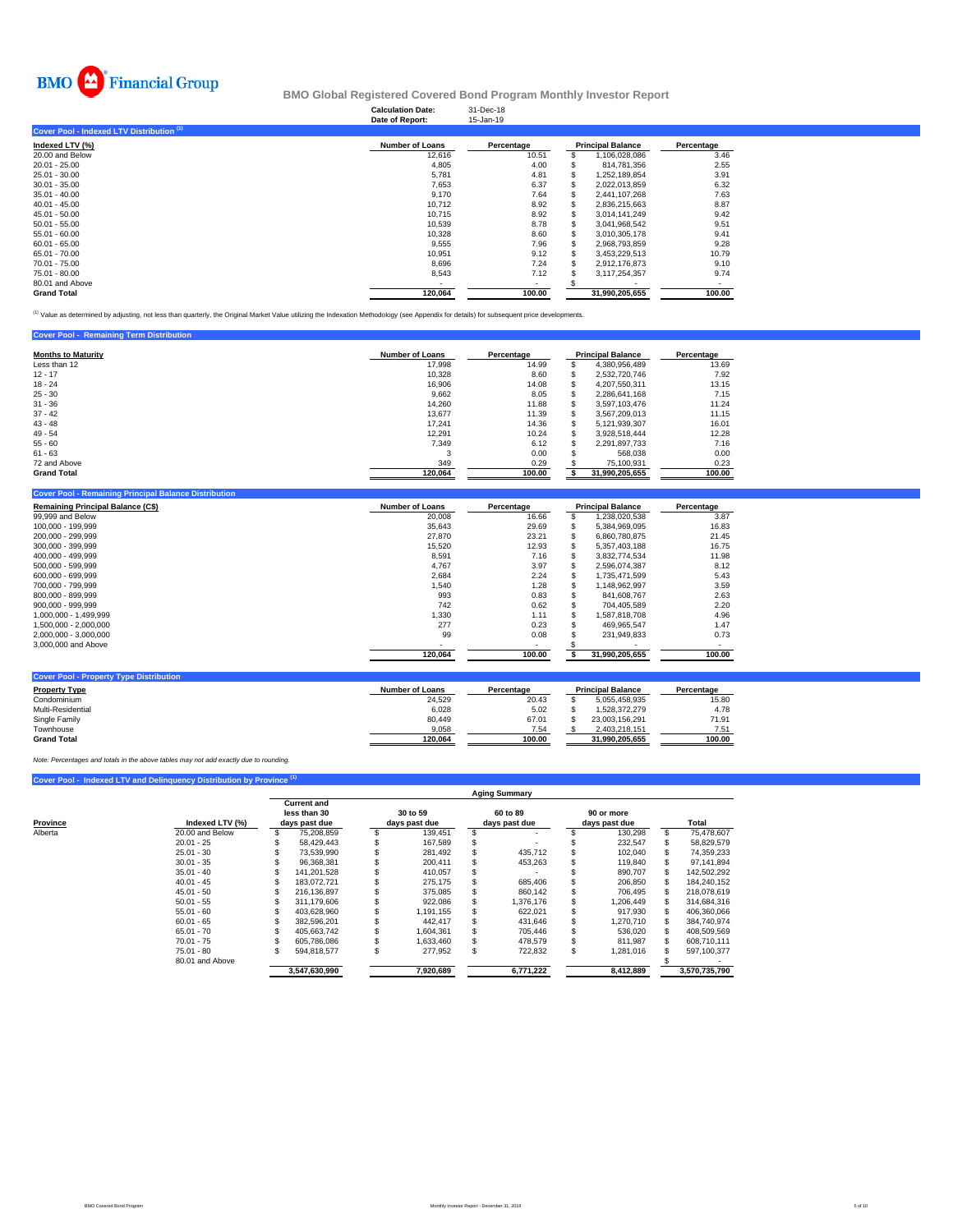

**Calculation Date:** 31-Dec-18 **Date of Report:** 15-Jan-19

**Aging Summary**

|                          |                                 | <b>Current and</b><br>less than 30 |              | 30 to 59                 | 60 to 89                       | 90 or more                     |                        |
|--------------------------|---------------------------------|------------------------------------|--------------|--------------------------|--------------------------------|--------------------------------|------------------------|
| <b>Province</b>          | Indexed LTV (%)                 | days past due                      |              | days past due            | days past due                  | days past due                  | Total                  |
| <b>British Columbia</b>  | 20.00 and Below                 | 374,763,277<br>\$                  | \$           | 637,289                  | \$<br>427,058                  | \$<br>2,073,415                | 377,901,037<br>\$      |
|                          | $20.01 - 25$                    | \$<br>282,211,515                  | \$           | 918,767                  | \$<br>2,050,355                | \$                             | 285,180,637<br>\$      |
|                          | $25.01 - 30$                    | \$<br>484,714,373                  | \$           |                          | \$                             | \$<br>1,000,149                | \$<br>485,714,522      |
|                          | $30.01 - 35$                    | \$<br>847,370,129                  | \$           | 7,434,952                | \$<br>639,833                  | \$<br>4,163,336                | \$<br>859,608,250      |
|                          | $35.01 - 40$                    | \$<br>681,269,894                  | \$           | 1,359,861                | \$<br>1,032,753                | \$<br>2,356,401                | \$<br>686,018,910      |
|                          |                                 |                                    |              |                          |                                |                                |                        |
|                          | $40.01 - 45$                    | \$<br>575,094,411                  | \$           | 87,952                   | \$<br>1,287,034                | \$<br>1,819,537                | \$<br>578,288,935      |
|                          | $45.01 - 50$                    | \$<br>511,081,575                  | \$           | 691,374                  | \$                             | \$<br>295,404                  | \$<br>512,068,353      |
|                          | $50.01 - 55$                    | \$<br>481,404,601                  | \$           | 765,802                  | S<br>452,945                   | \$<br>540,335                  | \$<br>483,163,682      |
|                          | $55.01 - 60$                    | \$<br>402,044,488                  | $\mathbb{S}$ | $\overline{\phantom{a}}$ | \$                             | \$<br>1,158,280                | \$<br>403,202,768      |
|                          | $60.01 - 65$                    | \$<br>422,301,961                  | \$           |                          | \$                             | \$                             | \$<br>422,301,961      |
|                          | $65.01 - 70$                    | \$<br>410,650,393                  | \$           | 1,662,303                | \$                             | \$<br>466,350                  | \$<br>412,779,047      |
|                          | $70.01 - 75$                    | \$<br>375,672,514                  | \$           |                          | \$<br>364,187                  | \$                             | \$<br>376,036,701      |
|                          | 75.01 - 80                      | \$<br>324,417,387                  | \$           |                          | \$                             | \$                             | \$<br>324,417,387      |
|                          | 80.01 and Above                 |                                    |              |                          |                                |                                | \$                     |
|                          |                                 | 6,172,996,518                      |              | 13,558,300               | 6,254,166                      | 13,873,207                     | 6,206,682,190          |
|                          |                                 |                                    |              |                          | <b>Aging Summary</b>           |                                |                        |
|                          |                                 | <b>Current and</b>                 |              |                          |                                |                                |                        |
|                          |                                 | less than 30                       |              | 30 to 59                 | 60 to 89                       | 90 or more                     |                        |
| Province                 | Indexed LTV (%)                 | days past due                      |              | days past due            | days past due                  | days past due                  | Total                  |
| Manitoba                 | 20.00 and Below                 | \$<br>6,517,564                    | \$           |                          | \$                             | \$                             | \$<br>6,517,564        |
|                          | $20.01 - 25$                    | \$<br>4,248,055                    | \$           |                          | \$                             | \$                             | 4,248,055<br>\$        |
|                          | $25.01 - 30$                    | \$<br>6,268,646                    | \$           |                          | \$                             | \$                             | \$<br>6,268,646        |
|                          | $30.01 - 35$                    | \$<br>7,673,008                    | \$           |                          | \$                             | \$                             | 7,673,008<br>\$        |
|                          | $35.01 - 40$                    | \$<br>8,904,755                    | \$           |                          | \$                             | \$<br>97,321                   | \$<br>9,002,075        |
|                          | $40.01 - 45$                    | \$<br>15,596,670                   | \$           | 127,294                  | \$                             | \$<br>154,204                  | \$<br>15,878,168       |
|                          | $45.01 - 50$                    | \$<br>21,405,770                   | \$           | ×,                       | \$                             | \$                             | \$<br>21,405,770       |
|                          | $50.01 - 55$                    | \$                                 | \$           |                          | \$                             | 196,498                        | \$                     |
|                          |                                 | 27,108,157                         |              |                          |                                | \$                             | 27,304,655             |
|                          | $55.01 - 60$                    | \$<br>27,402,291                   | \$           | 171,705                  | \$<br>165,286                  | \$<br>156,533                  | \$<br>27,895,815       |
|                          | $60.01 - 65$                    | \$<br>35,205,608                   | \$           |                          | \$<br>$\overline{\phantom{a}}$ | \$                             | 35,205,608<br>\$       |
|                          | $65.01 - 70$                    | \$<br>47,557,664                   | \$           | 467,361                  | \$                             | \$<br>174,672                  | \$<br>48,199,696       |
|                          | $70.01 - 75$                    | \$<br>52,129,565                   | \$           |                          | 241,882<br>\$                  | \$                             | \$<br>52,371,448       |
|                          | $75.01 - 80$                    | 38,532,646                         | \$           |                          | \$                             | \$                             | \$<br>38,532,646       |
|                          | 80.01 and Above                 | 298,550,399                        |              | 766,359                  | 407,169                        | 779,228                        | \$<br>300,503,155      |
|                          |                                 |                                    |              |                          |                                |                                |                        |
|                          |                                 | <b>Current and</b>                 |              |                          | <b>Aging Summary</b>           |                                |                        |
|                          |                                 | less than 30                       |              | 30 to 59                 | 60 to 89                       | 90 or more                     |                        |
| <b>Province</b>          | Indexed LTV (%)                 | days past due                      |              | days past due            | days past due                  | days past due                  | Total                  |
| New Brunswick            | 20.00 and Below                 | 7,263,583<br>\$                    | \$           | 25,640                   | \$                             | \$<br>12,410                   | \$<br>7,301,633        |
|                          | $20.01 - 25$                    | \$<br>4,067,356                    | \$           | ÷                        | \$                             | \$                             | \$<br>4,067,356        |
|                          | $25.01 - 30$                    | \$<br>5,084,622                    | \$           |                          | \$                             | \$<br>30,533                   | 5,115,155<br>\$        |
|                          | $30.01 - 35$                    | \$<br>7,776,055                    | \$           | 85,904                   | \$                             | \$<br>$\sim$                   | 7,861,959<br>\$        |
|                          | $35.01 - 40$                    | \$<br>16,679,195                   | \$           |                          | 116,262<br>\$                  | \$<br>137,862                  | 16,933,318<br>\$       |
|                          | $40.01 - 45$                    | \$<br>26,726,011                   | \$           | 71,642                   | \$                             | \$                             | \$<br>26,797,652       |
|                          | $45.01 - 50$                    | \$<br>28,242,516                   | \$           | 215,868                  |                                | \$<br>$\overline{a}$           |                        |
|                          |                                 |                                    |              |                          | 36,792                         |                                | 28,495,175             |
|                          |                                 |                                    |              |                          | \$<br>$\overline{a}$           |                                | \$                     |
|                          | $50.01 - 55$                    | \$<br>25,045,790                   | \$           | 62,541                   | \$                             | \$<br>103,910                  | \$<br>25,212,241       |
|                          | $55.01 - 60$                    | \$<br>22,452,493                   | \$           | 223,297                  | \$                             | \$                             | \$<br>22,675,790       |
|                          | $60.01 - 65$                    | \$<br>20,402,948                   | \$           | $\overline{\phantom{a}}$ | \$<br>233.593                  | \$                             | \$<br>20,636,541       |
|                          | $65.01 - 70$                    | \$<br>32,308,519                   | \$           |                          | \$                             | \$<br>116,086                  | \$<br>32,424,605       |
|                          | $70.01 - 75$                    | \$<br>24,811,383                   | \$           | 131,945                  | \$<br>÷                        | \$                             | \$<br>24,943,328       |
|                          | $75.01 - 80$<br>80.01 and Above | \$.<br>27,328,583                  | \$           |                          | \$                             | \$                             | \$<br>27,328,583<br>\$ |
|                          |                                 | 248,189,051                        |              | 816,837                  | 386,646                        | 400,800                        | 249,793,335            |
|                          |                                 |                                    |              |                          | <b>Aging Summary</b>           |                                |                        |
|                          |                                 | <b>Current and</b>                 |              |                          |                                |                                |                        |
|                          |                                 | less than 30                       |              | 30 to 59                 | 60 to 89                       | 90 or more                     |                        |
|                          | Indexed LTV (%)                 | days past due                      |              | days past due            | days past due                  | days past due                  | Total                  |
|                          | 20.00 and Below                 | 9,096,449<br>\$                    | \$           | 38,902                   | \$                             | \$<br>49,429                   | 9,184,781<br>\$        |
|                          | $20.01 - 25$                    | \$<br>7,443,345                    | \$           | 47,912                   | \$                             | \$<br>61,030                   | \$<br>7,552,286        |
|                          | $25.01 - 30$                    | \$<br>9,965,566                    | \$           | 254,160                  | \$                             | \$<br>$\overline{\phantom{a}}$ | \$<br>10,219,726       |
|                          | $30.01 - 35$                    | \$<br>16,621,114                   | \$           | 869,490                  | \$<br>÷.                       | \$<br>$\overline{a}$           | \$<br>17,490,605       |
|                          | $35.01 - 40$                    | \$<br>27,183,698                   | \$           | 96,672                   | \$                             | \$<br>119,816                  | \$<br>27,400,186       |
|                          | $40.01 - 45$                    | \$<br>62,420,676                   | \$           | 421,883                  | \$                             | \$<br>1,395,652                | \$<br>64,238,212       |
|                          | $45.01 - 50$                    | \$<br>75,589,637                   | \$           | 1,354,104                | 744,482<br>\$                  | \$<br>1,361,135                | \$<br>79,049,357       |
|                          | $50.01 - 55$                    | \$<br>66,011,318                   | \$           | 1,069,306                | \$                             | \$<br>499,369                  | 67,579,993             |
|                          | $55.01 - 60$                    | 59,700,542                         | \$           | 268,787                  | \$                             | \$<br>60,549                   | \$<br>60,029,878       |
|                          |                                 | \$                                 |              |                          |                                |                                | \$                     |
|                          | $60.01 - 65$                    | \$<br>43,019,952                   | \$           | 171,154                  | \$                             | \$<br>114,125                  | \$<br>43,305,232       |
|                          | $65.01 - 70$                    | \$<br>55,553,566                   | \$           |                          | \$<br>1,186,343                | \$<br>222,911                  | \$<br>56,962,820       |
|                          | $70.01 - 75$                    | \$<br>37,519,407                   | \$           |                          | \$<br>272,107                  | \$<br>146,788                  | \$<br>37,938,302       |
|                          | $75.01 - 80$                    | \$<br>47,664,477                   | \$           | 363,681                  | \$                             | \$                             | \$<br>48,028,158       |
| Province<br>Newfoundland | 80.01 and Above                 | 517,789,747                        |              | 4,956,052                | 2,202,932                      | 4,030,805                      | \$<br>528,979,535      |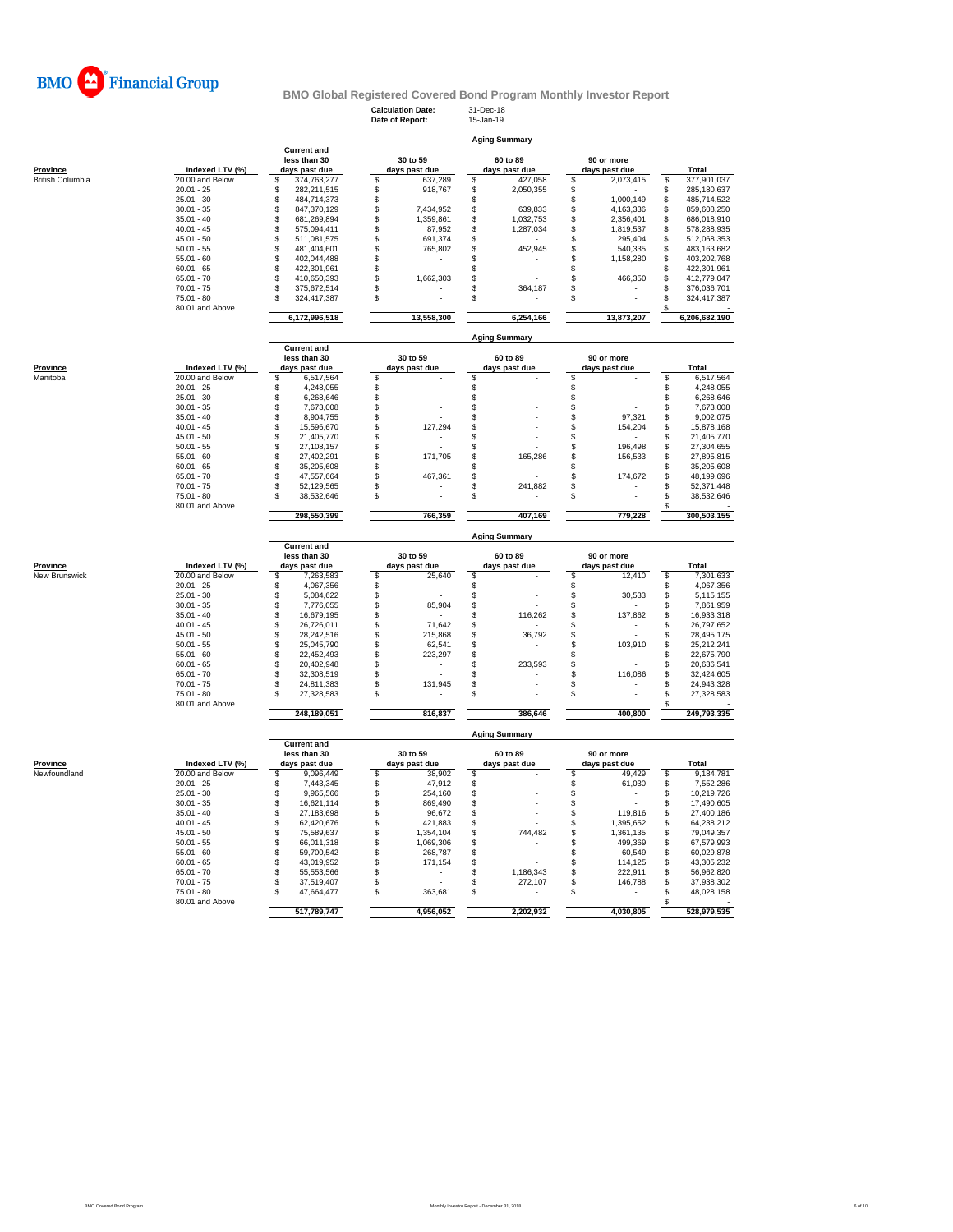

|                       |                                    |                                      | <b>Calculation Date:</b><br>Date of Report: | 31-Dec-18<br>15-Jan-19<br><b>Aging Summary</b> |                         |                                 |  |  |  |  |
|-----------------------|------------------------------------|--------------------------------------|---------------------------------------------|------------------------------------------------|-------------------------|---------------------------------|--|--|--|--|
|                       |                                    | <b>Current and</b><br>less than 30   | 30 to 59                                    | 60 to 89                                       | 90 or more              |                                 |  |  |  |  |
| <b>Province</b>       | Indexed LTV (%)<br>20.00 and Below | days past due<br>1,409,822<br>\$     | days past due<br>\$                         | days past due<br>\$                            | days past due<br>\$     | <b>Total</b><br>\$<br>1,409,822 |  |  |  |  |
| Northwest Territories | $20.01 - 25$                       | \$<br>762,807                        | \$                                          | \$                                             | \$                      | \$<br>762,807                   |  |  |  |  |
|                       | $25.01 - 30$                       | \$<br>391,228                        | \$                                          | \$                                             | \$                      | \$<br>391,228                   |  |  |  |  |
|                       | $30.01 - 35$                       | \$<br>1,463,108                      | \$                                          | \$                                             | \$                      | \$<br>1,463,108                 |  |  |  |  |
|                       | $35.01 - 40$                       | \$<br>2,822,855                      | $\mathfrak{L}$                              | \$                                             | \$                      | \$<br>2,822,855                 |  |  |  |  |
|                       | $40.01 - 45$                       | \$<br>1,780,476                      | \$                                          | \$                                             | \$                      | \$<br>1,780,476                 |  |  |  |  |
|                       | $45.01 - 50$                       | \$<br>2,656,077                      | \$                                          | \$                                             | \$                      | \$<br>2,656,077                 |  |  |  |  |
|                       | $50.01 - 55$                       | \$<br>2.233.149                      | \$                                          | \$                                             | \$                      | \$<br>2,233,149                 |  |  |  |  |
|                       | $55.01 - 60$                       | \$<br>1,344,274                      | \$                                          | \$                                             | \$                      | \$<br>1,344,274                 |  |  |  |  |
|                       | $60.01 - 65$                       | \$<br>300,074                        | \$                                          | \$                                             | \$                      | \$<br>300,074                   |  |  |  |  |
|                       | $65.01 - 70$                       | \$<br>2,864,380                      | \$                                          | \$                                             | \$                      | \$<br>2,864,380                 |  |  |  |  |
|                       | $70.01 - 75$                       | \$<br>1,045,530                      | \$                                          | \$                                             | \$                      | \$<br>1,045,530                 |  |  |  |  |
|                       | $75.01 - 80$                       | \$<br>1,598,194                      | \$                                          | \$                                             | \$                      | \$<br>1,598,194                 |  |  |  |  |
|                       | 80.01 and Above                    |                                      |                                             |                                                |                         | \$                              |  |  |  |  |
|                       |                                    | \$<br>20,671,973                     | \$                                          | \$                                             | \$                      | 20,671,973<br>\$                |  |  |  |  |
|                       |                                    | <b>Current and</b>                   |                                             | <b>Aging Summary</b>                           |                         |                                 |  |  |  |  |
|                       |                                    | less than 30                         | 30 to 59                                    | 60 to 89                                       | 90 or more              |                                 |  |  |  |  |
| Province              | Indexed LTV (%)                    | days past due                        | days past due                               | days past due                                  | days past due           | Total                           |  |  |  |  |
| Nova Scotia           | 20.00 and Below                    | 12,263,883<br>\$                     | \$<br>14,352                                | \$                                             | \$<br>46,689            | \$<br>12,324,924                |  |  |  |  |
|                       | $20.01 - 25$                       | 9,055,625<br>\$                      | \$                                          | \$                                             | \$                      | 9,055,625<br>\$                 |  |  |  |  |
|                       | $25.01 - 30$                       | 10,543,595<br>\$                     | \$<br>62,506                                | \$                                             | \$                      | \$<br>10,606,101                |  |  |  |  |
|                       | $30.01 - 35$                       | \$<br>14,979,794                     | \$<br>93,476                                | \$                                             | \$<br>47,053            | \$<br>15,120,323                |  |  |  |  |
|                       | $35.01 - 40$                       | \$<br>19,038,864                     | \$                                          | \$                                             | \$<br>869,846           | \$<br>19,908,710                |  |  |  |  |
|                       | $40.01 - 45$                       | \$<br>40,816,411                     | \$<br>350,796<br>\$                         | \$<br>167,624                                  | \$                      | \$<br>41,334,830                |  |  |  |  |
|                       | $45.01 - 50$<br>$50.01 - 55$       | \$<br>37,778,715<br>\$<br>53,298,215 | 193,677<br>\$                               | \$<br>\$                                       | \$<br>99,009<br>169,178 | \$<br>38,071,401<br>54,686,422  |  |  |  |  |
|                       | $55.01 - 60$                       | \$                                   | 1,219,029<br>\$                             | \$<br>J.                                       | \$<br>\$                | \$<br>74,138,767                |  |  |  |  |
|                       | $60.01 - 65$                       | 73,465,237<br>\$<br>76.223.661       | \$                                          | \$<br>226,936                                  | 673,530<br>\$           | \$<br>\$<br>76,450,597          |  |  |  |  |
|                       | $65.01 - 70$                       | \$<br>113,854,705                    | \$                                          | \$                                             | \$<br>279,376           | \$<br>114,134,081               |  |  |  |  |
|                       | $70.01 - 75$                       | \$<br>86,390,752                     | \$                                          | \$                                             | \$                      | \$<br>86,390,752                |  |  |  |  |
|                       | $75.01 - 80$                       | S<br>57,820,624                      | 160,431<br>S                                | \$                                             | \$                      | \$<br>57,981,055                |  |  |  |  |
|                       | 80.01 and Above                    | 605,530,080                          | 2,094,267                                   | 394,560                                        | 2,184,680               | 610,203,588                     |  |  |  |  |
|                       |                                    |                                      |                                             |                                                |                         |                                 |  |  |  |  |
|                       |                                    |                                      |                                             |                                                |                         |                                 |  |  |  |  |
|                       |                                    | <b>Current and</b>                   |                                             | <b>Aging Summary</b>                           |                         |                                 |  |  |  |  |
|                       |                                    | less than 30                         | 30 to 59                                    | 60 to 89                                       | 90 or more              |                                 |  |  |  |  |
| Province<br>Nunavut   | Indexed LTV (%)                    | days past due                        | days past due                               | days past due                                  | days past due           | Total                           |  |  |  |  |
|                       | 20.00 and Below<br>$20.01 - 25$    | \$<br>\$                             | \$<br>\$                                    | \$<br>\$                                       | \$<br>\$                | \$<br>\$                        |  |  |  |  |
|                       | $25.01 - 30$                       | \$                                   | \$                                          | \$                                             | \$                      | \$                              |  |  |  |  |
|                       | $30.01 - 35$                       | \$                                   | \$                                          | \$                                             | \$                      | \$                              |  |  |  |  |
|                       | $35.01 - 40$                       | \$                                   | \$                                          | \$                                             | \$                      | \$                              |  |  |  |  |
|                       | $40.01 - 45$                       | \$                                   | \$                                          | \$                                             | \$                      | \$                              |  |  |  |  |
|                       | $45.01 - 50$                       | \$                                   | \$                                          | \$                                             | \$                      | \$                              |  |  |  |  |
|                       | $50.01 - 55$                       | \$                                   | \$                                          | \$                                             | \$                      | \$                              |  |  |  |  |
|                       | $55.01 - 60$                       | \$                                   | \$                                          | \$                                             | \$                      | \$                              |  |  |  |  |
|                       | $60.01 - 65$                       | \$                                   | \$                                          | \$                                             | \$                      | \$                              |  |  |  |  |
|                       | $65.01 - 70$                       | \$                                   | \$                                          | \$                                             | \$                      | \$                              |  |  |  |  |
|                       | $70.01 - 75$                       | \$                                   | \$                                          | \$                                             | \$                      | \$                              |  |  |  |  |
|                       | $75.01 - 80$                       | \$                                   | \$                                          | \$                                             | \$                      | \$                              |  |  |  |  |
|                       | 80.01 and Above                    | \$                                   | \$                                          | \$                                             | \$                      | \$                              |  |  |  |  |
|                       |                                    | \$                                   | \$                                          | s                                              | \$                      | \$                              |  |  |  |  |
|                       |                                    |                                      |                                             | <b>Aging Summary</b>                           |                         |                                 |  |  |  |  |
|                       |                                    | <b>Current and</b><br>less than 30   | 30 to 59                                    | 60 to 89                                       | 90 or more              |                                 |  |  |  |  |
| <b>Province</b>       | Indexed LTV (%)                    | days past due                        | days past due                               | days past due                                  | days past due           | <b>Total</b>                    |  |  |  |  |
| Ontario               | 20.00 and Below                    | 512,725,776<br>\$                    | \$<br>577,284                               | \$<br>73,373                                   | \$<br>559,244           | 513,935,678<br>\$               |  |  |  |  |
|                       | $20.01 - 25$                       | \$<br>371,014,379                    | \$<br>1,035,782                             | \$<br>73,885                                   | \$<br>299,914           | 372,423,960<br>\$               |  |  |  |  |
|                       | $25.01 - 30$                       | \$<br>565,662,689                    | \$<br>588,231                               | \$<br>42,271                                   | \$<br>559,235           | \$<br>566,852,427               |  |  |  |  |
|                       | $30.01 - 35$                       | \$<br>885.990.965                    | \$<br>3,705,313                             | \$<br>539,593                                  | \$<br>643,968           | \$<br>890.879.839               |  |  |  |  |
|                       | $35.01 - 40$                       | 1,336,251,502<br>\$                  | \$<br>2,631,257                             | \$<br>252,858                                  | \$<br>1,042,614         | \$<br>1,340,178,231             |  |  |  |  |
|                       | $40.01 - 45$                       | \$<br>1,608,252,345                  | S<br>2,548,055                              | \$<br>863,645                                  | \$<br>431,998           | \$<br>1,612,096,043             |  |  |  |  |
|                       | $45.01 - 50$                       | \$<br>1,711,253,538                  | \$<br>2,485,711                             | \$<br>1,136,339                                | \$<br>1,583,115         | \$<br>1,716,458,704             |  |  |  |  |
|                       | $50.01 - 55$                       | \$<br>1,577,799,310                  | \$<br>2,721,261                             | \$<br>743,330                                  | \$<br>836,110           | \$<br>1,582,100,011             |  |  |  |  |
|                       | $55.01 - 60$                       | \$<br>1,478,393,039                  | \$<br>4.029.286                             | \$<br>328,334                                  | \$<br>1,478,540         | \$<br>1,484,229,199             |  |  |  |  |
|                       | $60.01 - 65$                       | \$<br>1,412,381,193                  | \$<br>1,986,682                             | \$<br>527,581                                  | \$<br>115,359           | \$<br>1,415,010,814             |  |  |  |  |
|                       | $65.01 - 70$                       | \$<br>1,664,564,623                  | \$<br>2,313,994                             | \$<br>769,224                                  | \$<br>1,552,403         | \$<br>1,669,200,244             |  |  |  |  |
|                       | $70.01 - 75$                       | 1,190,949,217<br>S                   | 637,038<br>S                                | \$<br>169.744                                  | \$<br>882,018           | \$<br>1,192,638,018             |  |  |  |  |
|                       | 75.01 - 80                         | 1,729,641,746                        | \$<br>3,531,249                             | S<br>1,436,909                                 | \$<br>236,427           | \$<br>1,734,846,331             |  |  |  |  |
|                       | 80.01 and Above                    | 16,044,880,323                       | 28,791,144                                  | 6,957,086                                      | 10,220,945              | 16,090,849,498                  |  |  |  |  |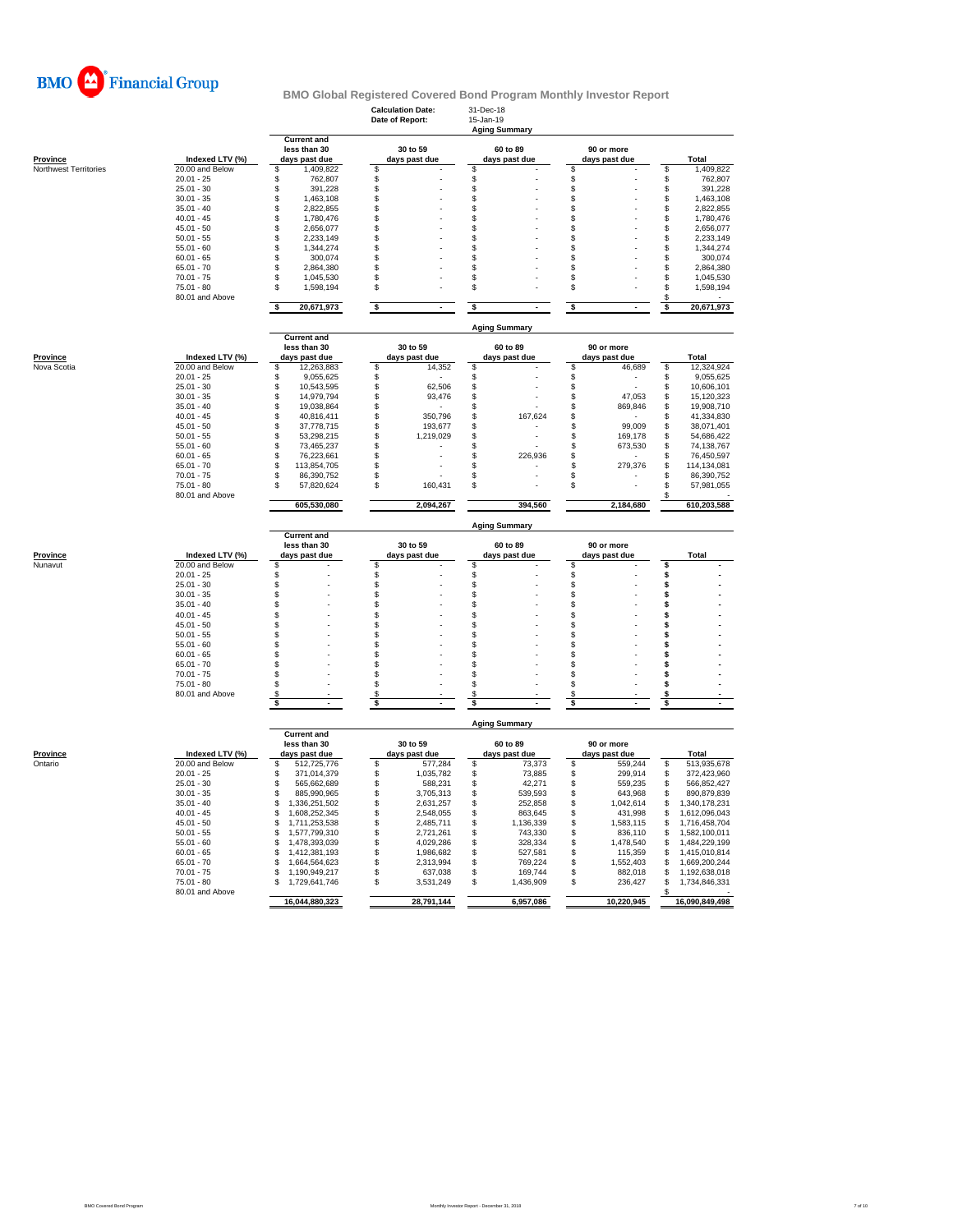

|                                             |                                    |                                                     | <b>Calculation Date:</b><br>Date of Report: | 31-Dec-18<br>15-Jan-19<br><b>Aging Summary</b> |                             |                                     |
|---------------------------------------------|------------------------------------|-----------------------------------------------------|---------------------------------------------|------------------------------------------------|-----------------------------|-------------------------------------|
| Province                                    | Indexed LTV (%)                    | <b>Current and</b><br>less than 30<br>days past due | 30 to 59<br>days past due                   | 60 to 89<br>days past due                      | 90 or more<br>days past due | Total                               |
| Prince Edward Island                        | 20.00 and Below                    | \$<br>2,273,183                                     | \$                                          | S                                              | \$                          | 2,273,183<br>\$                     |
|                                             | $20.01 - 25$                       | \$<br>1,145,573                                     | \$                                          | \$                                             | \$                          | \$<br>1,145,573                     |
|                                             | $25.01 - 30$                       | \$<br>2,050,446                                     | \$                                          | \$                                             | $$\mathbb{S}$$              | \$<br>2,050,446                     |
|                                             | $30.01 - 35$                       | 3,100,032<br>\$                                     | \$                                          | \$                                             | \$                          | \$<br>3,100,032                     |
|                                             | $35.01 - 40$                       | \$<br>5,160,665                                     | \$                                          | \$                                             | \$<br>172,749               | \$<br>5,333,414                     |
|                                             | $40.01 - 45$                       | \$<br>8,904,399                                     | \$                                          | \$                                             | -S                          | 8,904,399<br>\$                     |
|                                             | $45.01 - 50$<br>$50.01 - 55$       | \$<br>5,741,678<br>\$                               | \$                                          | \$                                             | \$                          | \$<br>5,741,678<br>\$               |
|                                             | $55.01 - 60$                       | 6,468,735<br>\$<br>8,691,355                        | \$<br>\$<br>102,936                         | \$<br>\$                                       | \$<br>\$                    | 6,468,735<br>\$<br>8,794,291        |
|                                             | $60.01 - 65$                       | \$<br>8,212,109                                     |                                             | \$                                             | \$                          |                                     |
|                                             | $65.01 - 70$                       | S<br>11,692,123                                     | \$<br>\$                                    | \$                                             | \$                          | \$<br>8,212,109<br>\$<br>11,692,123 |
|                                             | $70.01 - 75$                       | 9,601,133<br>S                                      | \$                                          | \$                                             | \$                          | \$<br>9,601,133                     |
|                                             | $75.01 - 80$<br>80.01 and Above    | \$<br>12,175,885                                    | \$                                          | \$                                             | \$                          | \$<br>12,175,885<br>\$              |
|                                             |                                    | 85,217,317                                          | 102,936                                     |                                                | 172,749                     | 85,493,002                          |
|                                             |                                    | <b>Current and</b>                                  |                                             | <b>Aging Summary</b>                           |                             |                                     |
|                                             |                                    | less than 30                                        | 30 to 59                                    | 60 to 89                                       | 90 or more                  |                                     |
| Province                                    | Indexed LTV (%)                    | days past due                                       | days past due                               | days past due                                  | days past due               | <b>Total</b>                        |
| Quebec                                      | 20.00 and Below                    | \$<br>84,828,325                                    | \$<br>133,668                               | \$<br>30,131                                   | s<br>247,655                | \$<br>85,239,778                    |
|                                             | $20.01 - 25$                       | 59,649,055<br>\$                                    | \$<br>608,436                               | \$                                             | 154,530<br>\$               | \$<br>60,412,020                    |
|                                             | $25.01 - 30$                       | 75,806,171<br>\$                                    | \$<br>227,552                               | \$                                             | 150,496<br>£.               | 76,184,219<br>\$                    |
|                                             | $30.01 - 35$                       | 101,356,949<br>\$                                   | \$<br>269,656                               | \$<br>824,453                                  | \$                          | \$<br>102,451,058                   |
|                                             | $35.01 - 40$                       | \$<br>147,158,661                                   | \$<br>155,016                               | \$<br>360,894                                  | 914,621<br>\$               | \$<br>148,589,192                   |
|                                             | $40.01 - 45$                       | \$<br>228,534,512                                   | \$<br>2,908,184                             | \$<br>107,068                                  | \$<br>979,298               | \$<br>232,529,063                   |
|                                             | $45.01 - 50$                       | 337,259,209<br>\$                                   | \$<br>1,329,312                             | \$<br>574,100                                  | \$<br>1,987,311             | \$<br>341,149,933                   |
|                                             | $50.01 - 55$<br>$55.01 - 60$       | \$<br>417,851,658<br>469,210,644<br>\$              | \$<br>1,887,150<br>\$                       | \$<br>358,008<br>S                             | \$<br>3,078,005<br>\$       | \$<br>423,174,821<br>\$             |
|                                             | $60.01 - 65$                       | \$<br>513,892,652                                   | 2,485,377<br>\$<br>2,528,455                | 1,078,173<br>\$<br>2,292,992                   | 3,209,961<br>\$<br>674,653  | 475,984,155<br>\$<br>519,388,752    |
|                                             | $65.01 - 70$                       | \$<br>645,021,673                                   | \$<br>3,383,584                             | \$<br>735,969                                  | \$<br>640,121               | \$<br>649,781,346                   |
|                                             | $70.01 - 75$                       | 489,309,305<br>\$                                   | \$<br>2,091,557                             | \$.<br>1,428,041                               | $\mathbf{s}$<br>851,766     | \$<br>493,680,669                   |
|                                             | $75.01 - 80$                       | 232,491,361                                         | \$<br>1,563,555                             | \$<br>205,186                                  | \$.                         | \$<br>234,260,102                   |
|                                             | 80.01 and Above                    | 3,802,370,174                                       | 19,571,503                                  | 7,995,014                                      | 12,888,418                  | 3,842,825,109                       |
|                                             |                                    |                                                     |                                             | <b>Aging Summary</b>                           |                             |                                     |
|                                             |                                    | <b>Current and</b>                                  |                                             |                                                |                             |                                     |
|                                             |                                    | less than 30                                        | 30 to 59                                    | 60 to 89                                       | 90 or more                  |                                     |
| Province                                    | Indexed LTV (%)                    | days past due                                       | days past due                               | days past due                                  | days past due               | <b>Total</b>                        |
| Saskatchewan                                | 20.00 and Below<br>$20.01 - 25$    | \$<br>13,432,527<br>9,738,044<br>\$                 | \$<br>100,874<br>\$                         | \$<br>\$                                       | s<br>$\mathfrak{s}$         | 13,533,401<br>\$<br>\$<br>9,738,044 |
|                                             | $25.01 - 30$                       | \$<br>12,158,274                                    | \$                                          | \$                                             | \$                          | \$<br>12,158,274                    |
|                                             | $30.01 - 35$                       | \$<br>17,733,876                                    | \$                                          | \$                                             | $$\mathbb{S}$$              | \$<br>17,733,876                    |
|                                             | $35.01 - 40$                       | 40,671,398<br>\$                                    | \$<br>108,190                               | \$<br>128,602                                  | \$                          | \$<br>40,908,190                    |
|                                             | $40.01 - 45$                       | \$<br>67,329,088                                    | \$                                          | \$                                             | \$<br>261,301               | \$<br>67,590,390                    |
|                                             | $45.01 - 50$                       | \$<br>48,381,182                                    | \$<br>327,176                               | 161,958<br>S                                   | \$<br>628,220               | \$<br>49,498,535                    |
|                                             | $50.01 - 55$                       | 52,835,423<br>\$                                    | \$                                          | \$                                             | \$<br>1,213,373             | 54,048,796<br>\$                    |
|                                             | $55.01 - 60$                       | 42,756,336<br>\$                                    | \$<br>292,250                               | \$                                             | \$                          | 43,048,586<br>\$                    |
|                                             | $60.01 - 65$                       | \$<br>41,887,835                                    | \$                                          | \$                                             | \$<br>86,334                | \$<br>41,974,169                    |
|                                             | $65.01 - 70$                       | \$<br>44,577,301                                    | \$                                          | \$<br>134,750                                  | \$<br>554,248               | \$<br>45,266,298                    |
|                                             | $70.01 - 75$                       | 28,468,558<br>\$                                    | \$                                          | £.                                             | $\mathfrak{L}$              | \$<br>28,468,558                    |
|                                             | $75.01 - 80$<br>80.01 and Above    | 40,036,160<br>\$                                    | \$                                          | \$                                             | \$                          | \$<br>40,036,160<br>S               |
|                                             |                                    | 460,006,002                                         | 828,489                                     | 425,309                                        | 2,743,476                   | 464,003,276                         |
|                                             |                                    | <b>Current and</b>                                  |                                             | <b>Aging Summary</b>                           |                             |                                     |
|                                             |                                    | less than 30                                        | 30 to 59                                    | 60 to 89                                       | 90 or more                  |                                     |
| <b>Province</b><br><b>Yukon Territories</b> | Indexed LTV (%)<br>20.00 and Below | days past due<br>\$<br>927,679                      | days past due<br>\$                         | days past due<br>\$                            | days past due<br>\$         | Total<br>927,679<br>\$              |
|                                             | $20.01 - 25$                       | \$<br>1,365,414                                     | \$                                          | \$                                             | $\,$                        | \$<br>1,365,414                     |
|                                             | $25.01 - 30$                       | 2,269,877<br>\$                                     | \$                                          | \$                                             | \$                          | \$<br>2,269,877                     |
|                                             | $30.01 - 35$                       | \$<br>1,489,905                                     | \$                                          | \$                                             | \$                          | \$<br>1,489,905                     |
|                                             | $35.01 - 40$                       | 1,509,894<br>\$                                     | \$                                          | \$                                             | \$                          | \$<br>1,509,894                     |
|                                             | $40.01 - 45$                       | \$<br>2,537,344                                     | \$                                          | \$                                             | \$                          | \$<br>2,537,344                     |
|                                             | $45.01 - 50$                       | S<br>1,249,791                                      | \$<br>217,855                               | \$                                             | $\mathfrak{L}$              | \$<br>1,467,646                     |
|                                             | $50.01 - 55$                       | \$<br>1,311,720                                     | \$                                          | \$                                             | \$                          | \$<br>1,311,720                     |
|                                             | $55.01 - 60$                       | \$<br>2,601,590                                     | \$                                          | \$                                             | \$                          | \$<br>2,601,590                     |
|                                             | $60.01 - 65$                       | S<br>1.267.028                                      | \$                                          | \$                                             | <b>S</b>                    | \$<br>1,267,028                     |
|                                             | $65.01 - 70$                       | \$<br>1,415,304                                     | \$                                          | \$                                             | \$                          | \$<br>1,415,304                     |
|                                             | $70.01 - 75$                       | \$<br>352,325                                       | \$                                          | \$                                             | \$                          | \$<br>352,325                       |
|                                             | $75.01 - 80$                       | 949,479<br>\$                                       | \$                                          | \$                                             | \$                          | \$<br>949,479                       |
|                                             | 80.01 and Above                    | S<br>19,247,349<br>s                                | \$<br>217,855<br>\$                         | S<br>\$                                        | \$<br>\$                    | \$<br>19,465,204<br>s               |
|                                             |                                    |                                                     |                                             |                                                |                             |                                     |

<sup>(1)</sup> Value as determined by adjusting, not less than quarterly, the Original Market Value utilizing the Indexation Methodology (see Appendix for details) for subsequent price developments.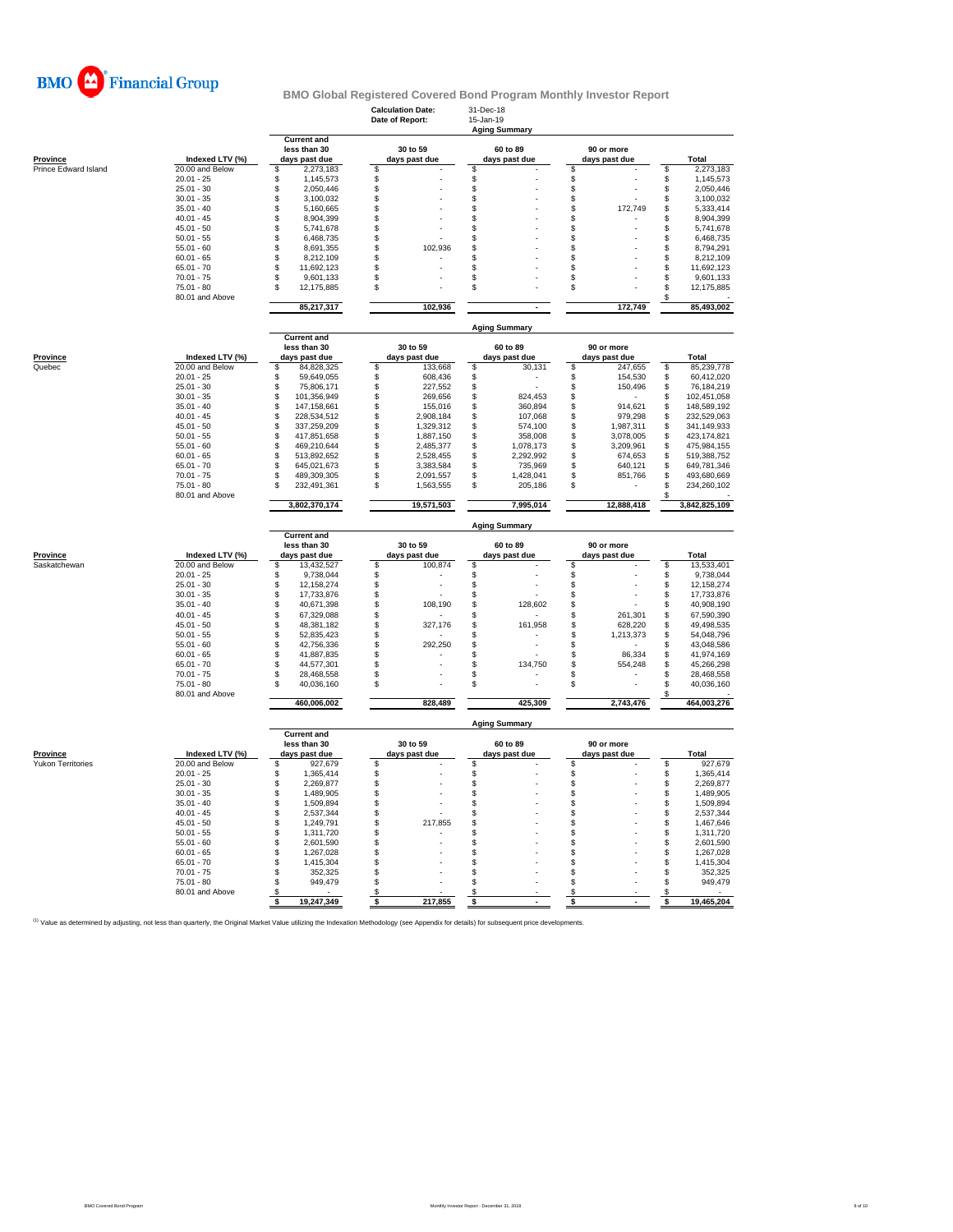

**Calculation Date:** 31-Dec-18 **Date of Report:** 15-Jan-19

**Cover Pool - Current LTV Distribution by Credit Score (1)** 

|                 | <b>Credit Scores</b> |  |             |  |             |  |               |  |               |  |               |                |                |
|-----------------|----------------------|--|-------------|--|-------------|--|---------------|--|---------------|--|---------------|----------------|----------------|
| Indexed LTV (%) | Score Unavailable    |  | <600        |  | 600 - 650   |  | 651 - 700     |  | 701 - 750     |  | 751 - 800     | >800           | Total          |
| 20.00 and Below | 18.306.912           |  | 11.168.918  |  | 18.358.890  |  | 48.575.431    |  | 110.494.089   |  | 153.876.672   | 745.247.174    | 1.106.028.086  |
| $20.01 - 25$    | 14.445.976           |  | 7.414.764   |  | 19.480.083  |  | 44.063.165    |  | 85.424.350    |  | 136.736.303   | 507.216.714    | 814.781.356    |
| $25.01 - 30$    | 11.820.372           |  | 12.289.836  |  | 21.689.575  |  | 62.632.205    |  | 178.336.324   |  | 205.638.779   | 759.782.762    | 1.252.189.854  |
| $30.01 - 35$    | 10.696.320           |  | 24.502.071  |  | 56.236.060  |  | 133.083.906   |  | 281.711.658   |  | 384.754.984   | .131.028.859   | 2.022.013.859  |
| $35.01 - 40$    | 19.480.071           |  | 34.121.072  |  | 74.759.598  |  | 167.131.048   |  | 348.946.203   |  | 487.812.129   | 1.308.857.147  | 2.441.107.268  |
| $40.01 - 45$    | 9.729.710            |  | 42.834.990  |  | 86.021.823  |  | 235.197.901   |  | 406.543.442   |  | 558.081.906   | 1.497.805.892  | 2.836.215.663  |
| $45.01 - 50$    | 12.043.970           |  | 48.472.045  |  | 108.835.466 |  | 224.652.241   |  | 459.184.951   |  | 599.790.910   | 1.561.161.666  | 3.014.141.249  |
| $50.01 - 55$    | 24.758.078           |  | 54.910.009  |  | 104.746.660 |  | 254.996.981   |  | 453.591.009   |  | 587.173.452   | 1.561.792.353  | 3.041.968.542  |
| $55.01 - 60$    | 29.473.654           |  | 46.974.622  |  | 91.291.054  |  | 254.044.873   |  | 466.274.273   |  | 586.704.256   | 1.535.542.446  | 3,010,305,178  |
| $60.01 - 65$    | 49.544.658           |  | 49.389.717  |  | 109.527.082 |  | 280.978.196   |  | 447.620.165   |  | 586,801,367   | 1.444.932.673  | 2,968,793,859  |
| $65.01 - 70$    | 63.937.280           |  | 47.173.529  |  | 126.141.193 |  | 313.908.576   |  | 579,749,416   |  | 656.574.732   | 1.665.744.785  | 3,453,229,513  |
| $70.01 - 75$    | 16.259.824           |  | 30.179.286  |  | 86.020.112  |  | 257.655.525   |  | 503.613.245   |  | 632.596.536   | 1.385.852.344  | 2.912.176.873  |
| $75.01 - 80$    | 4.170.794            |  | 22.988.816  |  | 63.611.923  |  | 255.823.977   |  | 544.057.658   |  | 686,233,073   | 1.540.368.116  | 3.117.254.357  |
| 80.01 and Above |                      |  |             |  |             |  |               |  |               |  |               |                |                |
|                 | 284.667.619          |  | 432,419,676 |  | 966.719.521 |  | 2.532.744.025 |  | 4.865.546.782 |  | 6.262.775.102 | 16.645.332.931 | 31,990,205,655 |

<sup>(1)</sup> Value as determined by adjusting, not less than quarterly, the Original Market Value utilizing the Indexation Methodology (see Appendix for details) for subsequent price developments.